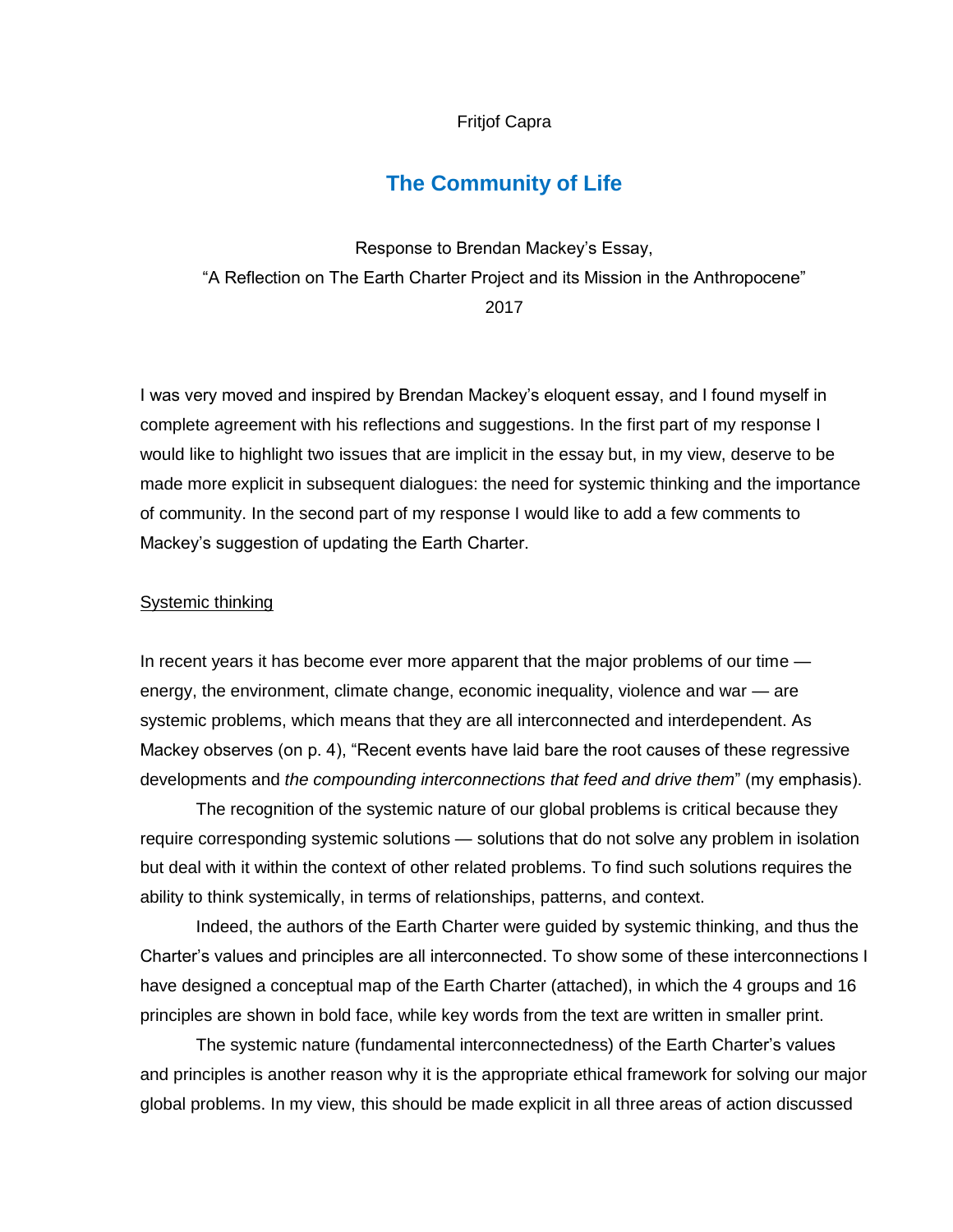by Mackey — education, government, and activism — together with the critical need to learn and practice systemic thinking.

#### The importance of community

Our current economic system, motivated by an irrational obsession with perpetual growth and driven by energy-intensive and fossil-fuel-based technologies, has resulted not only in rapid and extensive deterioration of the natural environment, but also in rising social inequality, a breakdown of democracy, and increasing poverty and alienation. To counteract these harmful tendencies, it will be vital to strengthen and mobilize communities around the world, many of which have been threatened by global capitalism.

The emphasis on community lies at the very core of the Earth Charter, beginning with the admonition to "respect and care for the community of life." There are many reasons why community is of paramount importance today, all of which should be emphasized when we promote and use the Earth Charter, in my view.

Sustainability is not an individual property but a property of an entire web of relationships. It always involves a whole community. This is the profound lesson we need to learn from nature. The way to sustain life is to build and nurture community. A sustainable human community interacts with other communities — human and nonhuman — in ways that enable them to live and develop according to their nature. In other words, community is also the basis of justice and peace.

Today, one of the greatest obstacles to moving toward sustainability is the persistent illusion, maintained by economists and politicians, that unlimited growth is possible on a finite planet. Economic and corporate growth are pursued relentlessly by promoting excessive material consumption. A continual barrage of advertising tells us that buying more goods will make us happier. The most powerful antidote against this corporate onslaught is to find happiness in human relationships — in other words, in community.

The destruction of communities and alienation of individuals, especially young people, is the root cause of the current opioid crisis. In the United States opioid overdoses have quadrupled since 1999 and are now the biggest killer of Americans under the age of fifty. The official responses, unaware of the systemic nature of the problem, have been to blame addicts, doctors, and pharmaceutical companies, rather than the disintegration of communities.

Our bodies produce opioids naturally to protect us from anxiety and pain, but their effects are mild compared to those of synthetic products, designed to mimic their function.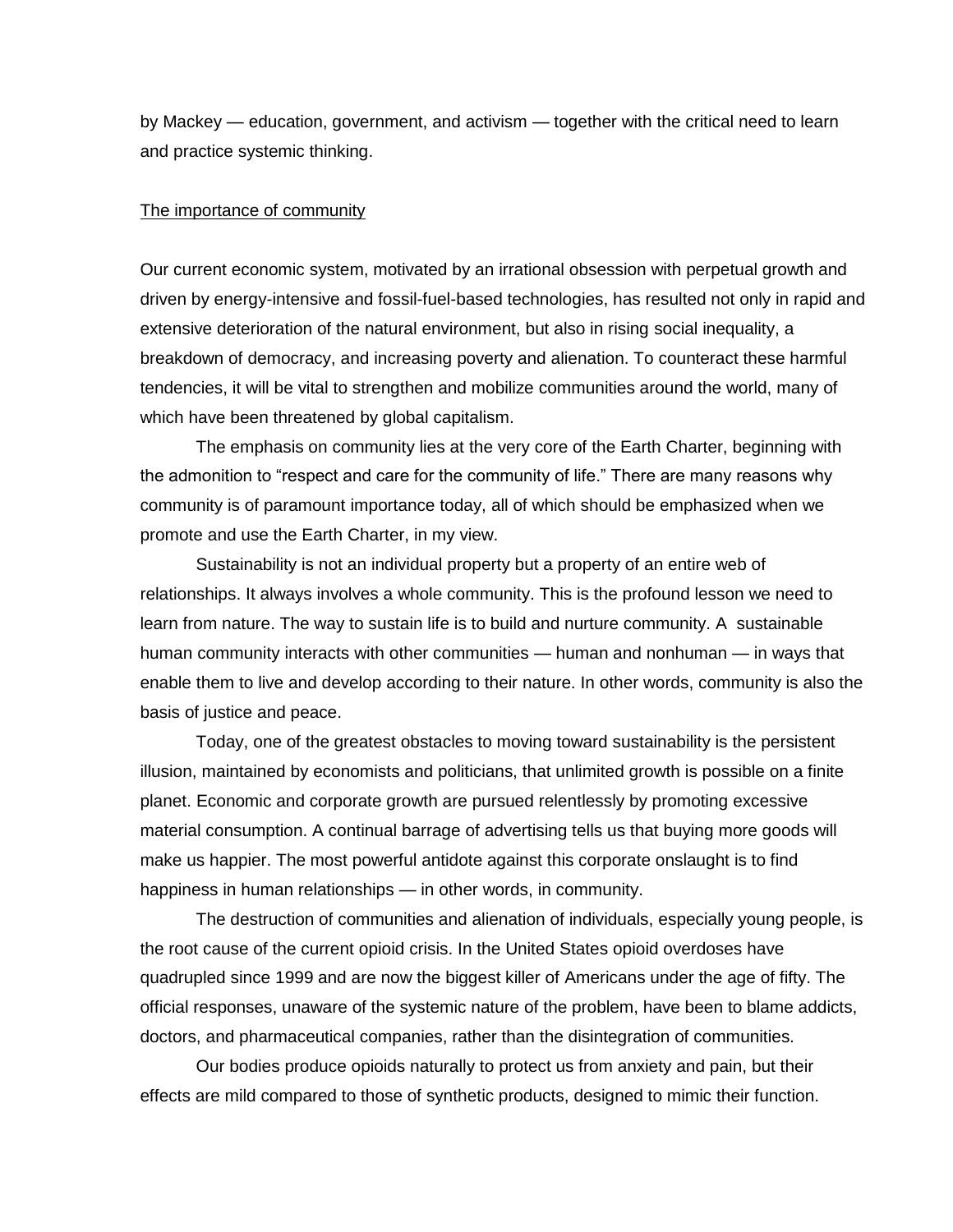Recent studies have shown, moreover, that our natural opioids are involved when we feel safe and trust each other. In other words, community support enhances the calming effects of naturally produced opioids, while lack of community and alienation lead to increased use of synthetic pain killers, or heroin, and consequent addiction. This is a striking example where the lack of systemic thinking prevents our politicians and healthcare professionals from solving a major crisis.

## Updating the Earth Charter

I fully agree with Mackey that the Earth Charter should be updated with the help of several "Addenda" to deal with new issues that have arisen and new language that has evolved since the publication of the original text. In fact, when I designed my conceptual map of the Earth Charter, I used some terms that are not found in the original text but seemed appropriate to me for making connections with ideas by other thinkers and activists.

In the conceptual map I printed those terms in italics. Here are some examples: deep ecology (first group of principles), Earth Democracy (principle #3), ecological economics (principle #7), ecodesign (principle #7), food sovereignty (principle #10), LGBT rights (principle #11), ecological literacy (principle #14).

I also believe that it would be useful to add a clear definition of ecological sustainability. This concept was introduced in the early 1980s by Lester Brown who defined a sustainable society as one that is able to satisfy its needs without diminishing the chances of future generations. Around the same time, the report of the World Commission on Environment and Development, known also as the "Brundtland Report," used the same definition to present the notion of "sustainable development":

Humankind has the ability to achieve sustainable development — to meet the needs of the present without compromising the ability of future generations to meet their own needs.

These definitions of sustainability are important moral exhortations. They remind us of our responsibility to pass on to our children and grandchildren a world with as many opportunities as the ones we inherited. However, they do not tell us anything about how to build a sustainable society. This is why there has been much confusion about the meaning of sustainability, even within the environmental movement. What we need, in my view, is an operational definition of ecological sustainability.

The key to such an operational definition is the realization that we do not need to invent